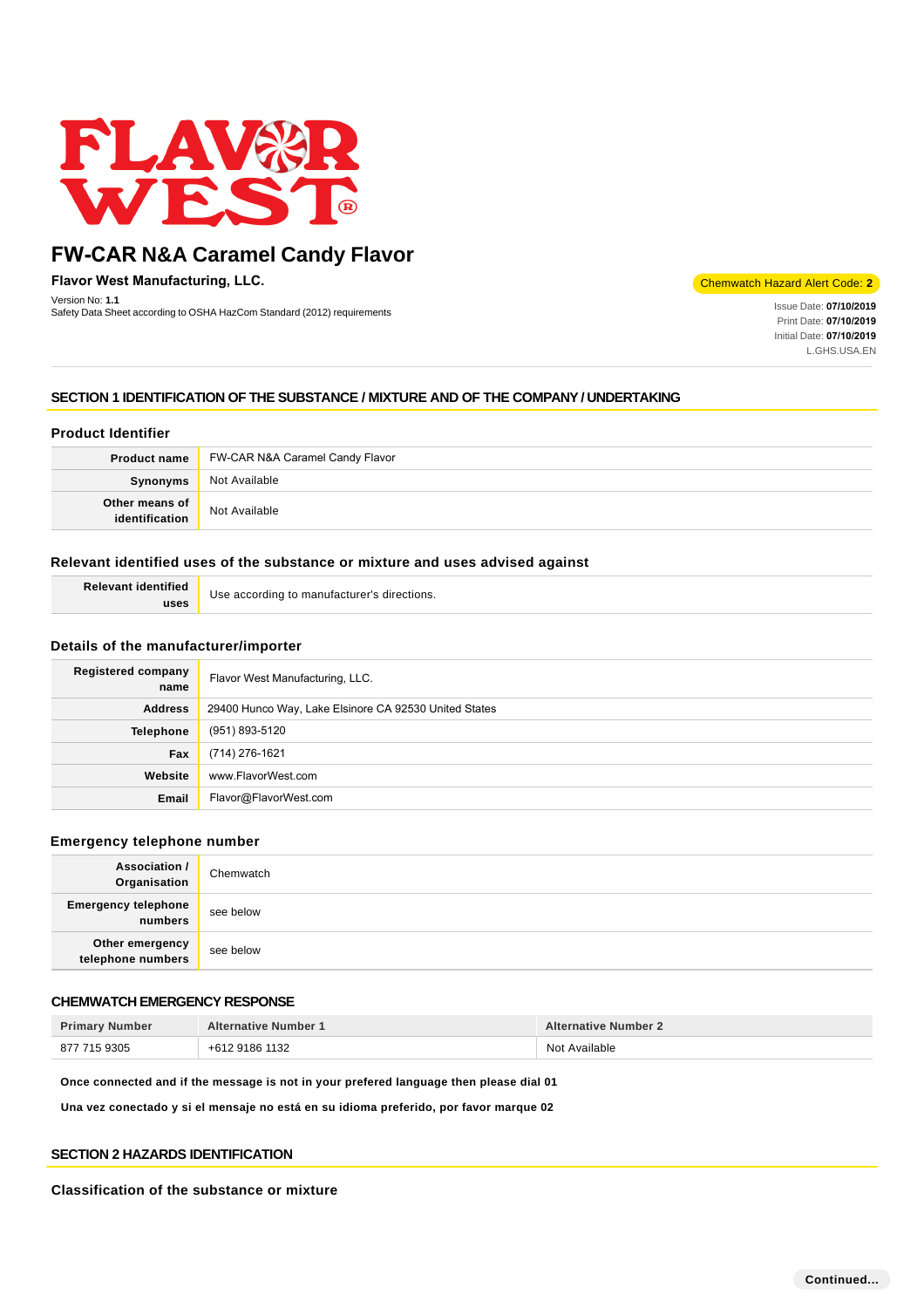

**GHS Classification** Skin Sensitizer Category 1, Eye Irritation Category 2A

#### **Label elements**

| <b>GHS label elements</b> |                |
|---------------------------|----------------|
|                           |                |
| <b>SIGNAL WORD</b>        | <b>WARNING</b> |
|                           |                |

## **Hazard statement(s)**

| H317 | v cause an allergic skin reaction.<br>May |
|------|-------------------------------------------|
|      | eve irritation                            |

#### **Precautionary statement(s) Prevention**

| P280             | Wear protective gloves/protective clothing/eye protection/face protection. |  |
|------------------|----------------------------------------------------------------------------|--|
| P <sub>261</sub> | Avoid breathing dust/fume/gas/mist/vapours/spray.                          |  |
| P272             | Contaminated work clothing should not be allowed out of the workplace.     |  |

### **Precautionary statement(s) Response**

| P363           | Wash contaminated clothing before reuse.                                                                                            |  |
|----------------|-------------------------------------------------------------------------------------------------------------------------------------|--|
| P302+P352      | IF ON SKIN: Wash with plenty of water and soap                                                                                      |  |
| P305+P351+P338 | IF IN EYES: Rinse cautiously with water for several minutes. Remove contact lenses, if present and easy to do. Continue<br>rinsing. |  |
| P333+P313      | If skin irritation or rash occurs: Get medical advice/attention.                                                                    |  |
| P337+P313      | If eye irritation persists: Get medical advice/attention.                                                                           |  |

# **Precautionary statement(s) Storage**

# **Precautionary statement(s) Disposal**

**P501** Dispose of contents/container to authorised chemical landfill or if organic to high temperature incineration

# **SECTION 3 COMPOSITION / INFORMATION ON INGREDIENTS**

#### **Substances**

See section below for composition of Mixtures

#### **Mixtures**

| <b>CAS No</b> | %[weight] | Name                                          |
|---------------|-----------|-----------------------------------------------|
| 57-55-6       | 80-90     | propylene glycol                              |
| 513-86-0      | $1 - 5$   | acetoin                                       |
| 121-32-4      | $1 - 5$   | ethyl vanillin                                |
| 118-71-8      | $1 - 5$   | maltol                                        |
| 765-70-8      | $1 - 5$   | 3-methyl-1,2-cyclopentanedione                |
| 121-33-5      | $1 - 5$   | vanillin                                      |
| 28664-35-9    | $1 - 5$   | 4,5-dimethyl-3-hydroxy-2,5-dihydrofuran-2-one |

The specific chemical identity and/or exact percentage (concentration) of composition has been withheld as a trade secret.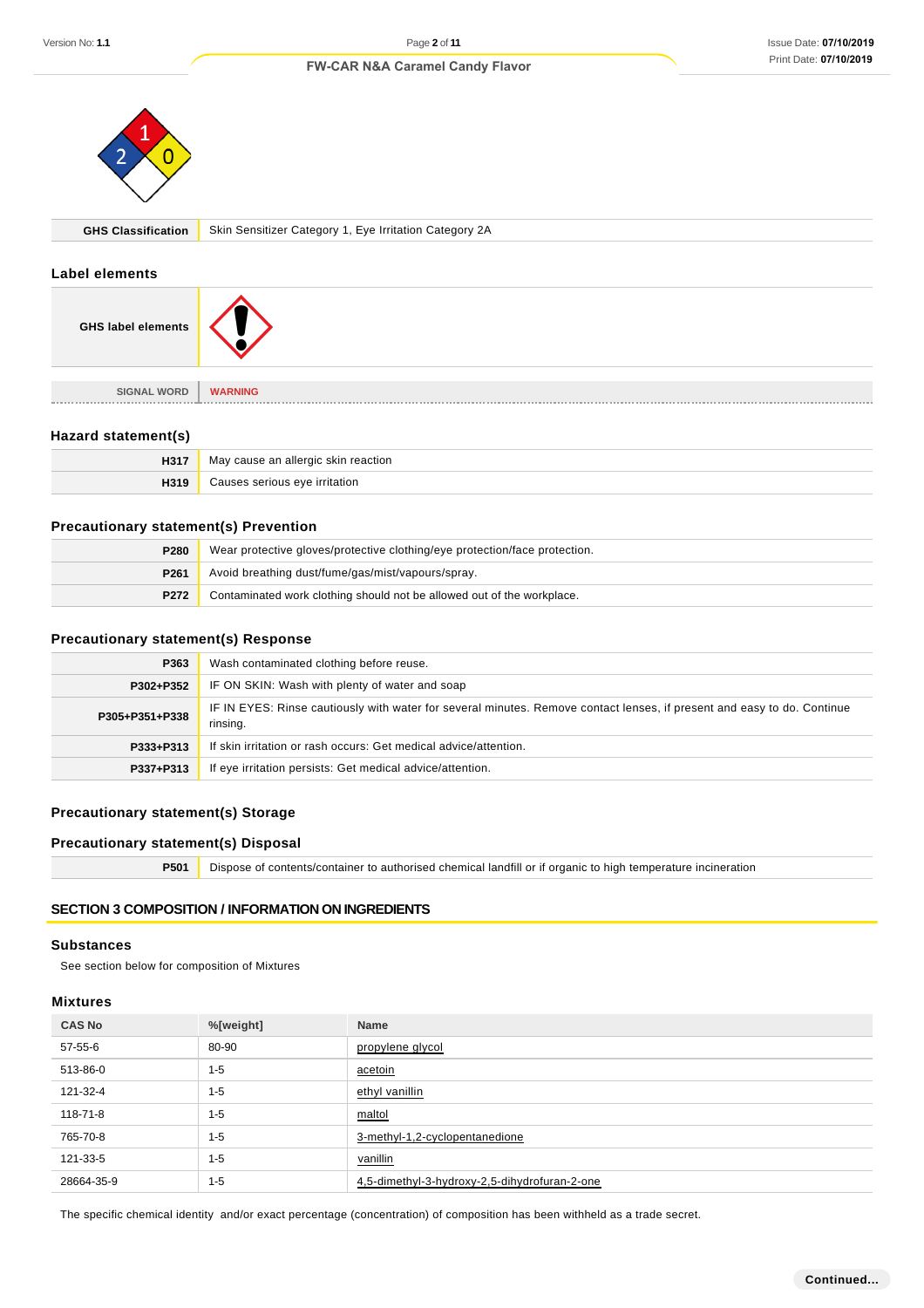### **SECTION 4 FIRST AID MEASURES**

#### **Description of first aid measures**

| <b>Eye Contact</b>                                                                                                                                                                                                                                                                                                                                                                                                                                                                                               | If this product comes in contact with the eyes:<br>▶ Wash out immediately with fresh running water.<br>Ensure complete irrigation of the eye by keeping eyelids apart and away from eye and moving the eyelids by occasionally<br>lifting the upper and lower lids.<br>▶ Seek medical attention without delay; if pain persists or recurs seek medical attention.<br>▶ Removal of contact lenses after an eye injury should only be undertaken by skilled personnel.                    |  |  |
|------------------------------------------------------------------------------------------------------------------------------------------------------------------------------------------------------------------------------------------------------------------------------------------------------------------------------------------------------------------------------------------------------------------------------------------------------------------------------------------------------------------|-----------------------------------------------------------------------------------------------------------------------------------------------------------------------------------------------------------------------------------------------------------------------------------------------------------------------------------------------------------------------------------------------------------------------------------------------------------------------------------------|--|--|
| <b>Skin Contact</b>                                                                                                                                                                                                                                                                                                                                                                                                                                                                                              | If skin contact occurs:<br>Inmediately remove all contaminated clothing, including footwear.<br>Flush skin and hair with running water (and soap if available).<br>▶ Seek medical attention in event of irritation.                                                                                                                                                                                                                                                                     |  |  |
| Inhalation                                                                                                                                                                                                                                                                                                                                                                                                                                                                                                       | If fumes or combustion products are inhaled remove from contaminated area.<br>Lay patient down. Keep warm and rested.<br>▶ Prostheses such as false teeth, which may block airway, should be removed, where possible, prior to initiating first aid<br>procedures.<br>▶ Apply artificial respiration if not breathing, preferably with a demand valve resuscitator, bag-valve mask device, or pocket<br>mask as trained. Perform CPR if necessary.<br>Transport to hospital, or doctor. |  |  |
| If swallowed do <b>NOT</b> induce vomiting.<br>If vomiting occurs, lean patient forward or place on left side (head-down position, if possible) to maintain open airway and<br>prevent aspiration.<br>• Observe the patient carefully.<br>Ingestion<br>▶ Never give liquid to a person showing signs of being sleepy or with reduced awareness; i.e. becoming unconscious.<br>► Give water to rinse out mouth, then provide liquid slowly and as much as casualty can comfortably drink.<br>Seek medical advice. |                                                                                                                                                                                                                                                                                                                                                                                                                                                                                         |  |  |

#### **Indication of any immediate medical attention and special treatment needed**

Polyethylene glycols are generally poorly absorbed orally and are mostly unchanged by the kidney.

Dermal absorption can occur across damaged skin (e.g. through burns) leading to increased osmolality, anion gap metabolic acidosis, elevated calcium, low ionised calcium, CNS depression and renal failure.

Treatment consists of supportive care.

[Ellenhorn and Barceloux: Medical Toxicology]

Propylene glycol is primarily a CNS depressant in large doses and may cause hypoglycaemia, lactic acidosis and seizures.

- ▶ The usual measures are supportive care and decontamination (Ipecac/ lavage/ activated charcoal/ cathartics), within 2 hours of exposure should suffice.
- Check the anion gap, arterial pH, renal function and glucose levels.

Ellenhorn and Barceloux: Medical Toxicology

#### **SECTION 5 FIREFIGHTING MEASURES**

#### **Extinguishing media**

| Alcohol stable foam.<br>Dry chemical powder.<br>▶ BCF (where regulations permit).<br>Carbon dioxide. |
|------------------------------------------------------------------------------------------------------|
|                                                                                                      |

#### **Special hazards arising from the substrate or mixture**

| <b>Fire Incompatibility</b> | Avoid contamination with oxidising agents i.e. nitrates, oxidising acids, chlorine bleaches, pool chlorine etc. as ignition may |
|-----------------------------|---------------------------------------------------------------------------------------------------------------------------------|
|                             | result                                                                                                                          |

#### **Advice for firefighters**

| <b>Fire Fighting</b>         | Alert Fire Brigade and tell them location and nature of hazard.<br>▶ Wear full body protective clothing with breathing apparatus.<br>• Prevent, by any means available, spillage from entering drains or water course.<br>► Use water delivered as a fine spray to control fire and cool adjacent area. |
|------------------------------|---------------------------------------------------------------------------------------------------------------------------------------------------------------------------------------------------------------------------------------------------------------------------------------------------------|
| <b>Fire/Explosion Hazard</b> | $\triangleright$ Combustible.<br>Slight fire hazard when exposed to heat or flame.<br>► Heating may cause expansion or decomposition leading to violent rupture of containers.                                                                                                                          |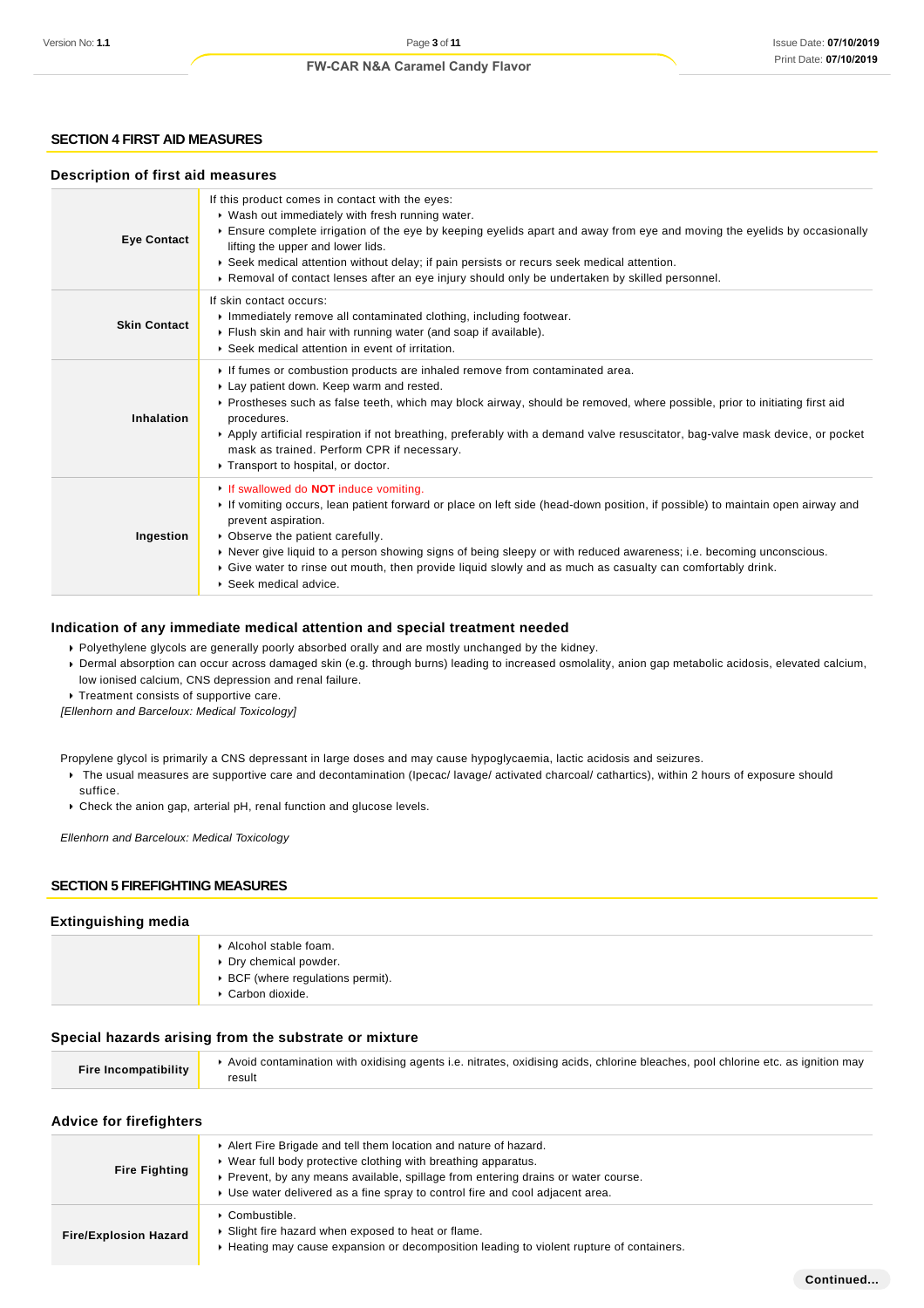On combustion, may emit toxic fumes of carbon monoxide (CO).

# **SECTION 6 ACCIDENTAL RELEASE MEASURES**

| <b>Minor Spills</b> | Remove all ignition sources.<br>Clean up all spills immediately.<br>Avoid breathing vapours and contact with skin and eyes.<br>► Control personal contact with the substance, by using protective equipment.                                                                                                                                                                                                                                                                                                               |             |                                  |                         |                    |            |                 |
|---------------------|----------------------------------------------------------------------------------------------------------------------------------------------------------------------------------------------------------------------------------------------------------------------------------------------------------------------------------------------------------------------------------------------------------------------------------------------------------------------------------------------------------------------------|-------------|----------------------------------|-------------------------|--------------------|------------|-----------------|
|                     | Chemical Class: alcohols and glycols<br>For release onto land: recommended sorbents listed in order of priority.                                                                                                                                                                                                                                                                                                                                                                                                           |             |                                  |                         |                    |            |                 |
|                     | SORBENT<br><b>TYPE</b>                                                                                                                                                                                                                                                                                                                                                                                                                                                                                                     | <b>RANK</b> | <b>APPLICATION</b><br>COLLECTION |                         | <b>LIMITATIONS</b> |            |                 |
|                     | <b>LAND SPILL - SMALL</b>                                                                                                                                                                                                                                                                                                                                                                                                                                                                                                  |             |                                  |                         |                    |            |                 |
|                     | cross-linked polymer - particulate                                                                                                                                                                                                                                                                                                                                                                                                                                                                                         |             |                                  | 1                       | shovel             | shovel     | R, W, SS        |
|                     | cross-linked polymer - pillow                                                                                                                                                                                                                                                                                                                                                                                                                                                                                              |             |                                  | $\mathbf{1}$            | throw              | pitchfork  | R, DGC, RT      |
|                     | sorbent clay - particulate                                                                                                                                                                                                                                                                                                                                                                                                                                                                                                 |             |                                  | 2                       | shovel             | shovel     | R,I, P          |
|                     | wood fiber - pillow                                                                                                                                                                                                                                                                                                                                                                                                                                                                                                        |             |                                  | 3                       | throw              | pitchfork  | R, P, DGC, RT   |
|                     | treated wood fiber - pillow                                                                                                                                                                                                                                                                                                                                                                                                                                                                                                |             |                                  | 3                       | throw              | pitchfork  | DGC, RT         |
|                     | foamed glass - pillow                                                                                                                                                                                                                                                                                                                                                                                                                                                                                                      |             |                                  | $\overline{4}$          | throw              | pichfork   | R, P, DGC, RT   |
|                     | LAND SPILL - MEDIUM                                                                                                                                                                                                                                                                                                                                                                                                                                                                                                        |             |                                  |                         |                    |            |                 |
|                     | cross-linked polymer - particulate                                                                                                                                                                                                                                                                                                                                                                                                                                                                                         |             | $\mathbf{1}$                     | blower                  | skiploader         | R,W, SS    |                 |
| <b>Major Spills</b> | polypropylene - particulate                                                                                                                                                                                                                                                                                                                                                                                                                                                                                                |             |                                  | $\overline{\mathbf{c}}$ | blower             | skiploader | W, SS, DGC      |
|                     | sorbent clay - particulate                                                                                                                                                                                                                                                                                                                                                                                                                                                                                                 |             |                                  | $\overline{2}$          | blower             | skiploader | R, I, W, P, DGC |
|                     | polypropylene - mat                                                                                                                                                                                                                                                                                                                                                                                                                                                                                                        |             |                                  | 3                       | throw              | skiploader | DGC, RT         |
|                     | expanded mineral - particulate                                                                                                                                                                                                                                                                                                                                                                                                                                                                                             |             |                                  | 3                       | blower             | skiploader | R, I, W, P, DGC |
|                     | polyurethane - mat                                                                                                                                                                                                                                                                                                                                                                                                                                                                                                         |             |                                  | 4                       | throw              | skiploader | DGC, RT         |
|                     | Legend<br>DGC: Not effective where ground cover is dense<br>R: Not reusable<br>I: Not incinerable<br>P: Effectiveness reduced when rainy<br>RT: Not effective where terrain is rugged<br>SS: Not for use within environmentally sensitive sites<br>W: Effectiveness reduced when windy<br>Reference: Sorbents for Liquid Hazardous Substance Cleanup and Control;<br>R.W Melvold et al: Pollution Technology Review No. 150: Noyes Data Corporation 1988<br>Moderate hazard.<br>• Clear area of personnel and move upwind. |             |                                  |                         |                    |            |                 |

# **SECTION 7 HANDLING AND STORAGE**

### **Precautions for safe handling**

| Safe handling     | ► DO NOT allow clothing wet with material to stay in contact with skin<br>Avoid all personal contact, including inhalation.<br>▶ Wear protective clothing when risk of exposure occurs.<br>▶ Use in a well-ventilated area.<br>▶ Prevent concentration in hollows and sumps. |
|-------------------|------------------------------------------------------------------------------------------------------------------------------------------------------------------------------------------------------------------------------------------------------------------------------|
| Other information | Material is hygroscopic, i.e. absorbs moisture from the air. Keep containers well sealed in storage.<br>Store in original containers.<br>▶ Keep containers securely sealed.                                                                                                  |

### **Conditions for safe storage, including any incompatibilities**

|                    | Metal can or drum                           |
|--------------------|---------------------------------------------|
| Suitable container | ▶ Packaging as recommended by manufacturer. |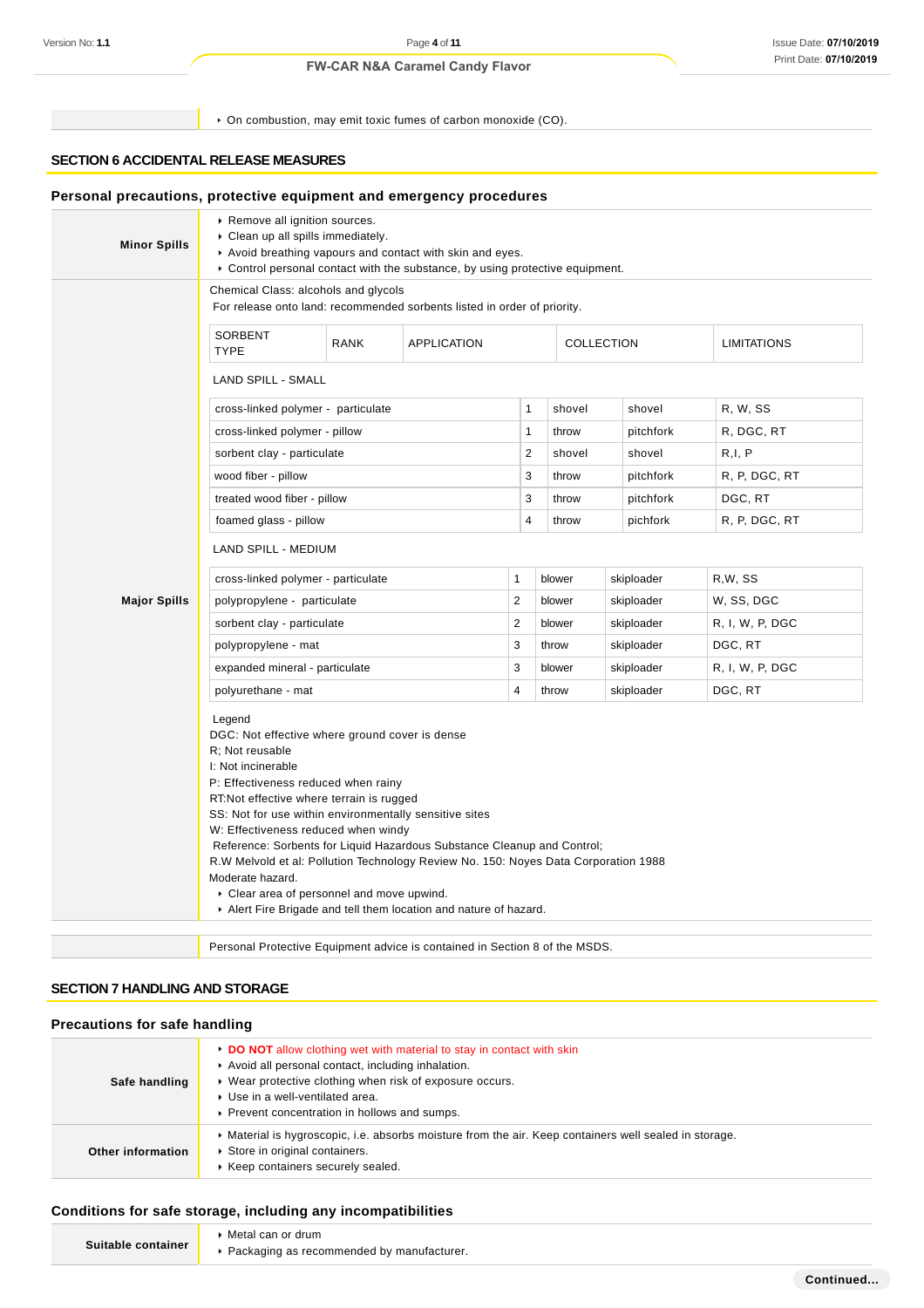|                 | • Check all containers are clearly labelled and free from leaks.                                                                                                                                                                                                                                                                                                                                                                                                |
|-----------------|-----------------------------------------------------------------------------------------------------------------------------------------------------------------------------------------------------------------------------------------------------------------------------------------------------------------------------------------------------------------------------------------------------------------------------------------------------------------|
|                 | ► Glycols and their ethers undergo violent decomposition in contact with 70% perchloric acid. This seems likely to involve<br>formation of the glycol perchlorate esters (after scission of ethers) which are explosive, those of ethylene glycol and<br>3-chloro-1,2-propanediol being more powerful than glyceryl nitrate, and the former so sensitive that it explodes on addition<br>of water.<br>Alcohols                                                  |
| <b>Storage</b>  | are incompatible with strong acids, acid chlorides, acid anhydrides, oxidising and reducing agents.                                                                                                                                                                                                                                                                                                                                                             |
| incompatibility | reacts, possibly violently, with alkaline metals and alkaline earth metals to produce hydrogen                                                                                                                                                                                                                                                                                                                                                                  |
|                 | Freact with strong acids, strong caustics, aliphatic amines, isocyanates, acetaldehyde, benzoyl peroxide, chromic acid,<br>chromium oxide, dialkylzincs, dichlorine oxide, ethylene oxide, hypochlorous acid, isopropyl chlorocarbonate, lithium<br>tetrahydroaluminate, nitrogen dioxide, pentafluoroguanidine, phosphorus halides, phosphorus pentasulfide, tangerine oil,<br>triethylaluminium, triisobutylaluminium<br>• should not be heated above 49 deg. |

### **PACKAGE MATERIAL INCOMPATIBILITIES**

Not Available

# **SECTION 8 EXPOSURE CONTROLS / PERSONAL PROTECTION**

#### **Control parameters**

### **OCCUPATIONAL EXPOSURE LIMITS (OEL)**

#### **INGREDIENT DATA**

Not Available

#### **EMERGENCY LIMITS**

| Ingredient                                        | <b>Material name</b>                | TEEL-1 |                     | TEEL-2      | TEEL-3         |
|---------------------------------------------------|-------------------------------------|--------|---------------------|-------------|----------------|
| propylene glycol                                  | Propylene glycol; (1,2-Propanediol) |        | $30 \text{ mg/m}$   | 1300 mg/m3  | 7900 mg/m3     |
| vanillin                                          | Vanilin                             |        | $10 \text{ mg/m}$ 3 | 10 mg/m $3$ | $310$ mg/m $3$ |
|                                                   |                                     |        |                     |             |                |
| Ingredient                                        | <b>Original IDLH</b>                |        | <b>Revised IDLH</b> |             |                |
| propylene glycol                                  | Not Available                       |        | Not Available       |             |                |
| acetoin                                           | Not Available                       |        | Not Available       |             |                |
| ethyl vanillin                                    | Not Available                       |        | Not Available       |             |                |
| maltol                                            | Not Available                       |        | Not Available       |             |                |
| 3-methyl-<br>1,2-cyclopentanedione                | Not Available                       |        | Not Available       |             |                |
| vanillin                                          | Not Available                       |        | Not Available       |             |                |
| 4,5-dimethyl-3-hydroxy-<br>2,5-dihydrofuran-2-one | Not Available                       |        | Not Available       |             |                |

#### **MATERIAL DATA**

for propylene glycol:

Saturated vapour concentration @ 20 deg C.= 65.8 ppm, 204.6 mg/m3; i.e higher concentrations can only occur as aerosols or at higher temperatures. Odour Threshold: Practically odourless.

A small number of individuals show skin irritation or sensitisation from repeated or prolonged exposure to propylene glycol. A workplace environmental exposure limit (WEEL) has been established by AIHA and is thought to be protective against systemic effects.

# **Exposure controls**

| Appropriate<br>engineering controls | Engineering controls are used to remove a hazard or place a barrier between the worker and the hazard. Well-designed<br>engineering controls can be highly effective in protecting workers and will typically be independent of worker interactions to<br>provide this high level of protection.<br>The basic types of engineering controls are:<br>Process controls which involve changing the way a job activity or process is done to reduce the risk.<br>Enclosure and/or isolation of emission source which keeps a selected hazard "physically" away from the worker and<br>ventilation that strategically "adds" and "removes" air in the work environment. |
|-------------------------------------|--------------------------------------------------------------------------------------------------------------------------------------------------------------------------------------------------------------------------------------------------------------------------------------------------------------------------------------------------------------------------------------------------------------------------------------------------------------------------------------------------------------------------------------------------------------------------------------------------------------------------------------------------------------------|
| <b>Personal protection</b>          | $\mathbf{E}$                                                                                                                                                                                                                                                                                                                                                                                                                                                                                                                                                                                                                                                       |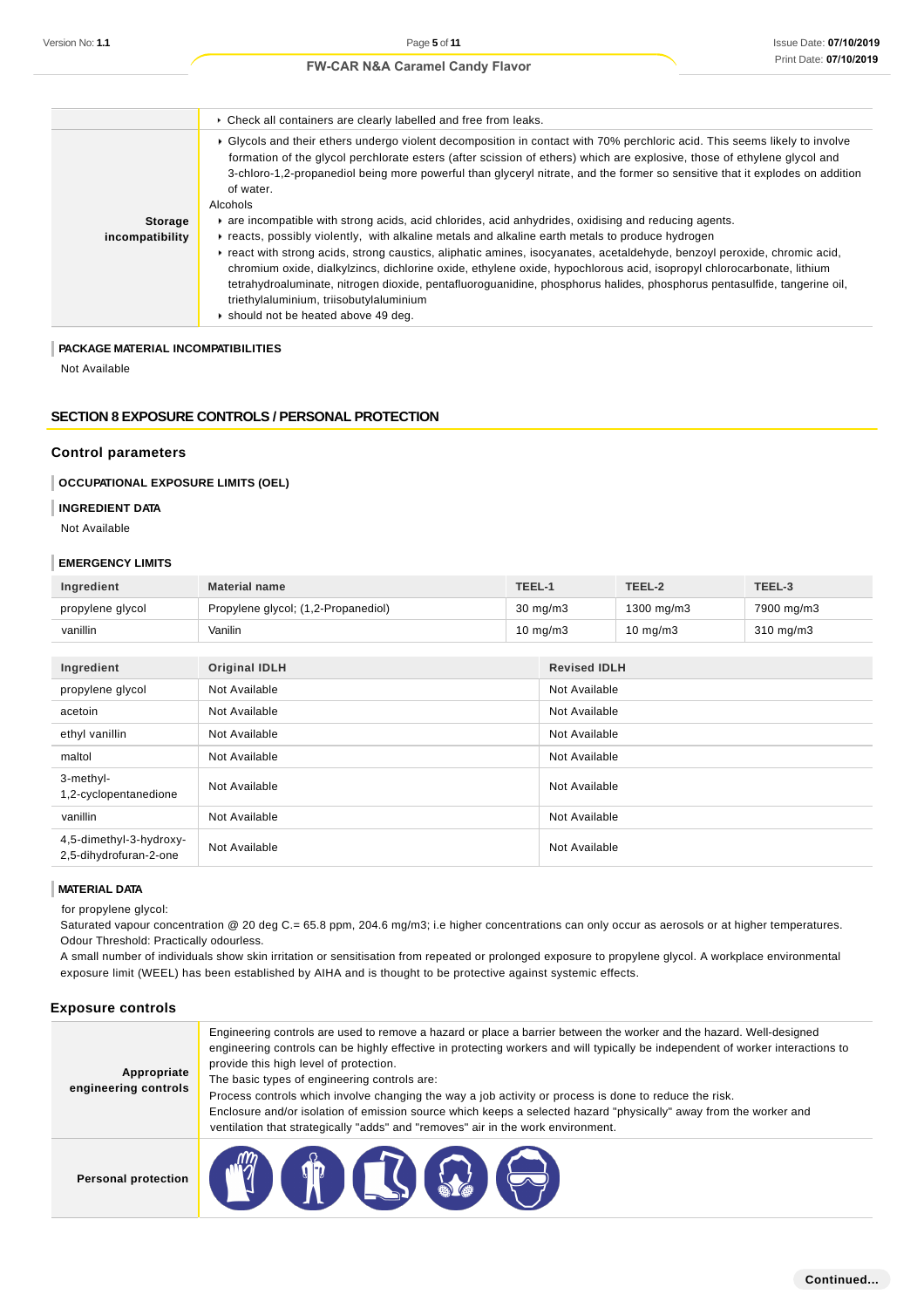| Eye and face<br>protection | ▶ Safety glasses with side shields.<br>▶ Chemical goggles.<br>► Contact lenses may pose a special hazard; soft contact lenses may absorb and concentrate irritants. A written policy<br>document, describing the wearing of lenses or restrictions on use, should be created for each workplace or task.                                                                                                            |
|----------------------------|---------------------------------------------------------------------------------------------------------------------------------------------------------------------------------------------------------------------------------------------------------------------------------------------------------------------------------------------------------------------------------------------------------------------|
| <b>Skin protection</b>     | See Hand protection below                                                                                                                                                                                                                                                                                                                                                                                           |
| Hands/feet protection      | ▶ Wear chemical protective gloves, e.g. PVC.<br>• Wear safety footwear or safety gumboots, e.g. Rubber<br>NOTE:<br>► The material may produce skin sensitisation in predisposed individuals. Care must be taken, when removing gloves and<br>other protective equipment, to avoid all possible skin contact.<br>► Contaminated leather items, such as shoes, belts and watch-bands should be removed and destroyed. |
| <b>Body protection</b>     | See Other protection below                                                                                                                                                                                                                                                                                                                                                                                          |
| Other protection           | • Overalls.<br>$\triangleright$ PV.C. apron.<br>▶ Barrier cream.                                                                                                                                                                                                                                                                                                                                                    |
| <b>Thermal hazards</b>     | Not Available                                                                                                                                                                                                                                                                                                                                                                                                       |

# **Recommended material(s)**

### **GLOVE SELECTION INDEX**

Glove selection is based on a modified presentation of the:

 **"Forsberg Clothing Performance Index".**

 The effect(s) of the following substance(s) are taken into account in the **computer-generated** selection:

FW-CAR N&A Caramel Candy Flavor

| <b>Material</b> | <b>CPI</b> |
|-----------------|------------|
| <b>BUTYL</b>    | C          |
| NATURAL RUBBER  | C          |
| <b>NEOPRENE</b> | C          |
| PE/EVAL/PE      | C          |
| <b>PVA</b>      | C          |
| <b>VITON</b>    | C          |

\* CPI - Chemwatch Performance Index

A: Best Selection

B: Satisfactory; may degrade after 4 hours continuous immersion C: Poor to Dangerous Choice for other than short term immersion **NOTE**: As a series of factors will influence the actual performance of the glove, a final selection must be based on detailed observation. - \* Where the glove is to be used on a short term, casual or infrequent basis, factors such as "feel" or convenience (e.g. disposability), may dictate a choice of gloves which might otherwise be unsuitable following long-term or frequent use. A qualified practitioner should be consulted.

### **SECTION 9 PHYSICAL AND CHEMICAL PROPERTIES**

### **Information on basic physical and chemical properties**

| Appearance                                      | Clear amber    |                                                   |               |
|-------------------------------------------------|----------------|---------------------------------------------------|---------------|
|                                                 |                |                                                   |               |
| <b>Physical state</b>                           | Liquid         | <b>Relative density</b><br>(Water = 1)            | 1.06          |
| Odour                                           | Characteristic | <b>Partition coefficient</b><br>n-octanol / water | Not Available |
| <b>Odour threshold</b>                          | Not Available  | Auto-ignition<br>temperature (°C)                 | Not Available |
| pH (as supplied)                                | Not Available  | Decomposition<br>temperature                      | Not Available |
| Melting point /<br>freezing point $(°C)$        | Not Available  | Viscosity (cSt)                                   | Not Available |
| Initial boiling point<br>and boiling range (°C) | Not Available  | <b>Molecular weight</b><br>(g/mol)                | Not Available |
| Flash point (°C)                                | >93.00         | <b>Taste</b>                                      | Caramel candy |

### **Respiratory protection**

Type A-P Filter of sufficient capacity. (AS/NZS 1716 & 1715, EN 143:2000 & 149:2001, ANSI Z88 or national equivalent)

Where the concentration of gas/particulates in the breathing zone, approaches or exceeds the "Exposure Standard" (or ES), respiratory protection is required.

Degree of protection varies with both face-piece and Class of filter; the nature of protection varies with Type of filter.

| Required<br><b>Minimum</b><br><b>Protection Factor</b> | Half-Face<br>Respirator | <b>Full-Face</b><br>Respirator    | <b>Powered Air</b><br>Respirator       |
|--------------------------------------------------------|-------------------------|-----------------------------------|----------------------------------------|
| up to $10 \times ES$                                   | A-AUS P2                |                                   | A-PAPR-AUS /<br>Class 1 P <sub>2</sub> |
| up to $50 \times ES$                                   | $\blacksquare$          | A-AUS / Class<br>1 P <sub>2</sub> |                                        |
| up to $100 \times ES$                                  | $\blacksquare$          | $A-2$ P <sub>2</sub>              | A-PAPR-2 P2 $\land$                    |

## ^ - Full-face

A(All classes) = Organic vapours, B AUS or B1 = Acid gasses, B2 = Acid gas or hydrogen cyanide(HCN), B3 = Acid gas or hydrogen cyanide(HCN),  $E =$  Sulfur dioxide(SO2), G = Agricultural chemicals, K = Ammonia(NH3),  $Hg =$  Mercury,  $NO =$  Oxides of nitrogen,  $MB =$  Methyl bromide,  $AX =$  Low boiling point organic compounds(below 65 degC)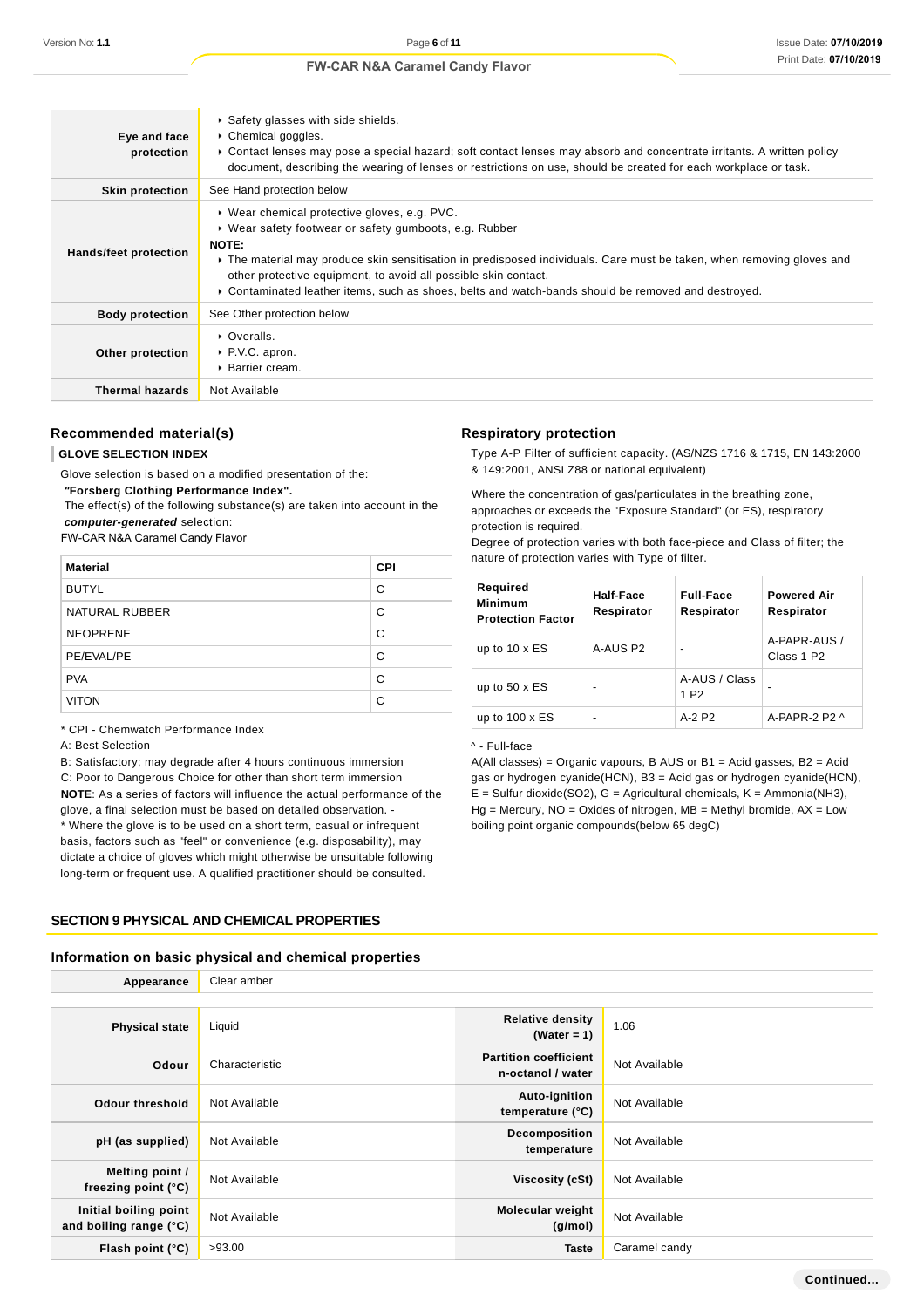| <b>Evaporation rate</b>                | Not Available  | <b>Explosive properties</b>                | Not Available |
|----------------------------------------|----------------|--------------------------------------------|---------------|
| Flammability                           | Not Applicable | <b>Oxidising properties</b>                | Not Available |
| <b>Upper Explosive Limit</b><br>$(\%)$ | Not Available  | <b>Surface Tension</b><br>(dyn/cm or mN/m) | Not Available |
| <b>Lower Explosive Limit</b><br>$(\%)$ | Not Available  | <b>Volatile Component</b><br>(%vol)        | Not Available |
| Vapour pressure (kPa)                  | Not Available  | Gas group                                  | Not Available |
| Solubility in water<br>(g/L)           | Miscible       | pH as a solution (1%)                      | Not Available |
| Vapour density (Air =<br>1)            | Not Available  | VOC q/L                                    | Not Available |

# **SECTION 10 STABILITY AND REACTIVITY**

| Reactivity                                    | See section 7                                                                                                                        |
|-----------------------------------------------|--------------------------------------------------------------------------------------------------------------------------------------|
| <b>Chemical stability</b>                     | • Unstable in the presence of incompatible materials.<br>▶ Product is considered stable.<br>Hazardous polymerisation will not occur. |
| Possibility of<br>hazardous reactions         | See section 7                                                                                                                        |
| <b>Conditions to avoid</b>                    | See section 7                                                                                                                        |
| Incompatible materials                        | See section 7                                                                                                                        |
| <b>Hazardous</b><br>decomposition<br>products | See section 5                                                                                                                        |

# **SECTION 11 TOXICOLOGICAL INFORMATION**

# **Information on toxicological effects**

| <b>Inhaled</b>              | The material is not thought to produce respiratory irritation (as classified by EC Directives using animal models).<br>Nevertheless inhalation of vapours, fumes or aerosols, especially for prolonged periods, may produce respiratory discomfort<br>and occasionally, distress.<br>Inhalation of vapours may cause drowsiness and dizziness. This may be accompanied by narcosis, reduced alertness, loss<br>of reflexes, lack of coordination and vertigo.                                                                                                                                                                                                                                                                                                                                                                                                                                                                                                                                                                          |                   |  |
|-----------------------------|----------------------------------------------------------------------------------------------------------------------------------------------------------------------------------------------------------------------------------------------------------------------------------------------------------------------------------------------------------------------------------------------------------------------------------------------------------------------------------------------------------------------------------------------------------------------------------------------------------------------------------------------------------------------------------------------------------------------------------------------------------------------------------------------------------------------------------------------------------------------------------------------------------------------------------------------------------------------------------------------------------------------------------------|-------------------|--|
| Ingestion                   | Accidental ingestion of the material may be damaging to the health of the individual.<br>Ingestion of propylene glycol produced reversible central nervous system depression in humans following ingestion of 60 ml.<br>Symptoms included increased heart-rate (tachycardia), excessive sweating (diaphoresis) and grand mal seizures in a 15<br>month child who ingested large doses (7.5 ml/day for 8 days) as an ingredient of vitamin preparation.<br>Excessive repeated ingestions may cause hypoglycaemia (low levels of glucose in the blood stream) among susceptible<br>individuals; this may result in muscular weakness, incoordination and mental confusion.                                                                                                                                                                                                                                                                                                                                                               |                   |  |
| <b>Skin Contact</b>         | Skin contact is not thought to have harmful health effects (as classified under EC Directives); the material may still produce<br>health damage following entry through wounds, lesions or abrasions.<br>The material may produce moderate skin irritation; limited evidence or practical experience suggests, that the material either:<br>• produces moderate inflammation of the skin in a substantial number of individuals following direct contact and/or<br>▶ produces significant, but moderate, inflammation when applied to the healthy intact skin of animals (for up to four hours),<br>such inflammation being present twenty-four hours or more after the end of the exposure period.<br>Skin irritation may also be present after prolonged or repeated exposure; this may result in a form of contact dermatitis<br>(nonallergic). The dermatitis is often characterised by skin redness (erythema) and swelling (oedema) which may progress to<br>blistering (vesiculation), scaling and thickening of the epidermis. |                   |  |
| Eye                         | Limited evidence exists, or practical experience suggests, that the material may cause eye irritation in a substantial number<br>of individuals and/or is expected to produce significant ocular lesions which are present twenty-four hours or more after<br>instillation into the eye(s) of experimental animals. Repeated or prolonged eye contact may cause inflammation<br>characterised by temporary redness (similar to windburn) of the conjunctiva (conjunctivitis); temporary impairment of vision<br>and/or other transient eye damage/ulceration may occur.<br>Irritation of the eyes may produce a heavy secretion of tears (lachrymation).                                                                                                                                                                                                                                                                                                                                                                               |                   |  |
| Chronic                     | Practical experience shows that skin contact with the material is capable either of inducing a sensitisation reaction in a<br>substantial number of individuals, and/or of producing a positive response in experimental animals.<br>Limited evidence suggests that repeated or long-term occupational exposure may produce cumulative health effects<br>involving organs or biochemical systems.                                                                                                                                                                                                                                                                                                                                                                                                                                                                                                                                                                                                                                      |                   |  |
|                             |                                                                                                                                                                                                                                                                                                                                                                                                                                                                                                                                                                                                                                                                                                                                                                                                                                                                                                                                                                                                                                        |                   |  |
| <b>FW-CAR N&amp;A</b>       | <b>TOXICITY</b>                                                                                                                                                                                                                                                                                                                                                                                                                                                                                                                                                                                                                                                                                                                                                                                                                                                                                                                                                                                                                        | <b>IRRITATION</b> |  |
| <b>Caramel Candy Flavor</b> | Not Available                                                                                                                                                                                                                                                                                                                                                                                                                                                                                                                                                                                                                                                                                                                                                                                                                                                                                                                                                                                                                          | Not Available     |  |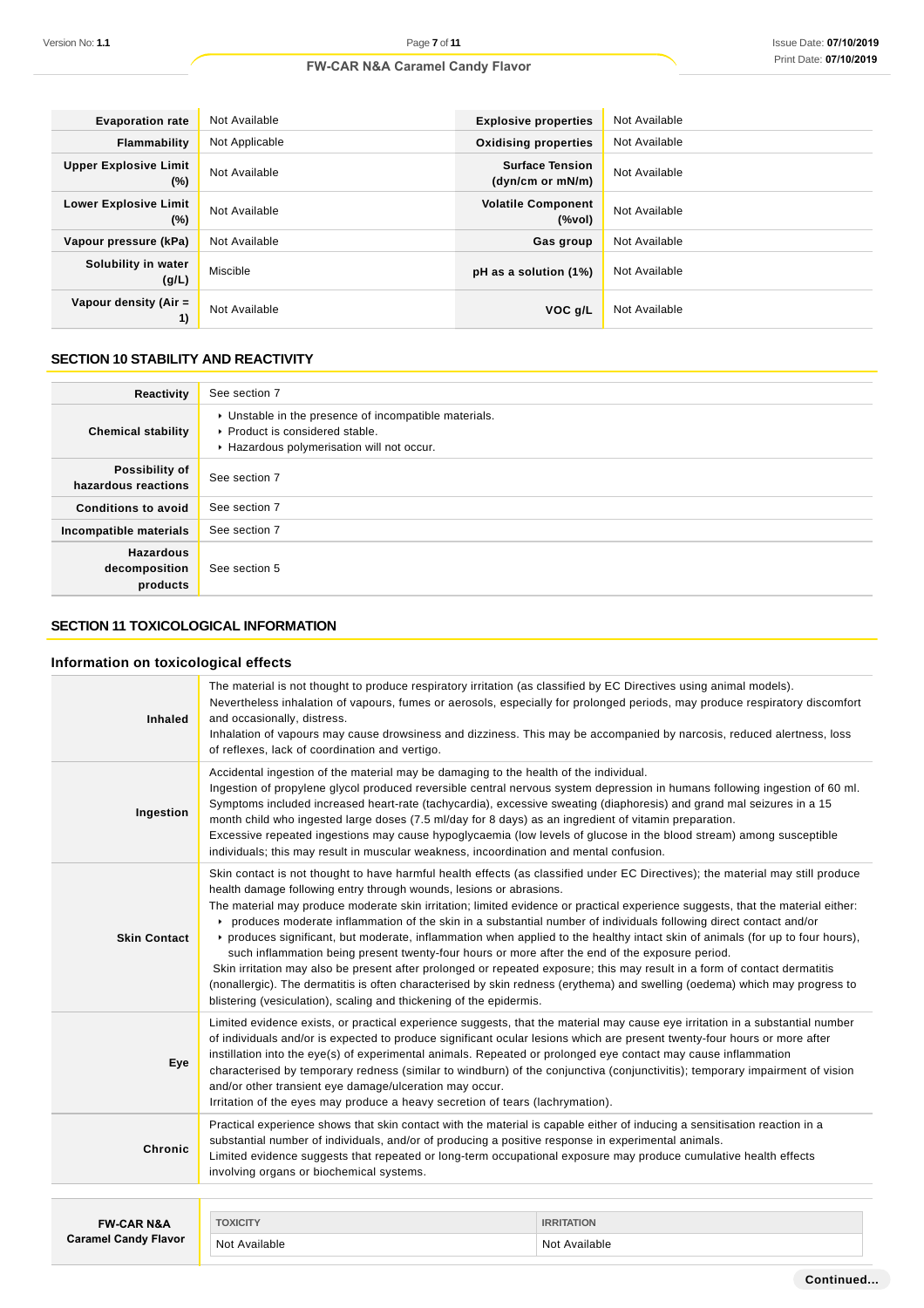| --g----                                                                                                                                                         |   | meriri regioloroa espolantoek yiloale londiy myytä vallas oplaines non manaistalen ovitolois                                                                                                                                                                                                                                                                                                                                                                                                                                                                                                                                                                                                                                                                                                                                                     |   |  |  |
|-----------------------------------------------------------------------------------------------------------------------------------------------------------------|---|--------------------------------------------------------------------------------------------------------------------------------------------------------------------------------------------------------------------------------------------------------------------------------------------------------------------------------------------------------------------------------------------------------------------------------------------------------------------------------------------------------------------------------------------------------------------------------------------------------------------------------------------------------------------------------------------------------------------------------------------------------------------------------------------------------------------------------------------------|---|--|--|
|                                                                                                                                                                 |   | Unless otherwise specified data extracted from RTECS - Register of Toxic Effect of chemical Substances                                                                                                                                                                                                                                                                                                                                                                                                                                                                                                                                                                                                                                                                                                                                           |   |  |  |
| <b>PROPYLENE GLYCOL</b>                                                                                                                                         |   | The material may cause skin irritation after prolonged or repeated exposure and may produce a contact dermatitis<br>(nonallergic). This form of dermatitis is often characterised by skin redness (erythema) and swelling the epidermis.<br>Histologically there may be intercellular oedema of the spongy layer (spongiosis) and intracellular oedema of the<br>epidermis.<br>The acute oral toxicity of propylene glycol is very low, and large quantities are required to cause perceptible health<br>damage in humans.                                                                                                                                                                                                                                                                                                                       |   |  |  |
| <b>ACETOIN</b>                                                                                                                                                  |   | The material may cause skin irritation after prolonged or repeated exposure and may produce a contact dermatitis<br>(nonallergic). This form of dermatitis is often characterised by skin redness (erythema) and swelling the epidermis.<br>Histologically there may be intercellular oedema of the spongy layer (spongiosis) and intracellular oedema of the<br>epidermis.<br>For diacetyl (and its metabolic products):<br>Artificial butter flavoring normally contains two important constituents, diacetyl and acetoin.                                                                                                                                                                                                                                                                                                                     |   |  |  |
| <b>MALTOL</b>                                                                                                                                                   |   | Oral (rat) TDLo: 90000 mg/kg/90d-I Eye : Mild Maltol at 10% in petroleum produced no sensitisation reactions in a<br>maximisation test. * There were no compound-related effects in a three generation reproduction in the rat. * FAO/<br>WHO evaluated that the level causing no toxicological effect is 100 mg/kg bw in rat* FAO/WHO estimated in 1974<br>that acceptable daily intake (ADI) for man is 1mg/kg bw. 7) The Council of Europe (1974) listed Maltol, giving an ADI<br>of 1 mg/kg 6)* Beijing TianLiHai Chemical Company Co. Ltd MSDS                                                                                                                                                                                                                                                                                              |   |  |  |
| <b>VANILLIN</b>                                                                                                                                                 |   | For certain benzyl derivatives:<br>All members of this group (benzyl, benzoate and 2-hydroxybenzoate (salicylate) esters) contain a benzene ring<br>bonded directly to an oxygenated functional group (aldehyde or ester) that is hydrolysed and/or oxidised to a benzoic<br>acid derivative. As a stable animal metabolite, benzoic acid derivatives are efficiently excreted primarily in the urine.<br>These reaction pathways have been reported in both aquatic and terrestrial species. The similarity of their toxicologic<br>properties is a reflection their participation in these common metabolic pathways.<br>Miosis, somnolence, muscle weakness, coma, respiratory stimulation, maternal effects involving ovaries, fallopian<br>tubes, uterus, cervix and vagina recorded.                                                       |   |  |  |
| <b>FW-CAR N&amp;A Caramel</b><br>Candy Flavor & 3-METHYL-<br><b>1,2-CYCLOPENTANEDIONE</b><br><b>&amp; 4,5-DIMETHYL-</b><br>3-HYDROXY-<br>2,5-DIHYDROFURAN-2-ONE |   | The following information refers to contact allergens as a group and may not be specific to this product.<br>Contact allergies quickly manifest themselves as contact eczema, more rarely as urticaria or Quincke's oedema. The<br>pathogenesis of contact eczema involves a cell-mediated (T lymphocytes) immune reaction of the delayed type.<br>Other allergic skin reactions, e.g. contact urticaria, involve antibody-mediated immune reactions.                                                                                                                                                                                                                                                                                                                                                                                            |   |  |  |
| ETHYL VANILLIN & MALTOL                                                                                                                                         |   | Asthma-like symptoms may continue for months or even years after exposure to the material ceases. This may be<br>due to a non-allergenic condition known as reactive airways dysfunction syndrome (RADS) which can occur following<br>exposure to high levels of highly irritating compound. Key criteria for the diagnosis of RADS include the absence of<br>preceding respiratory disease, in a non-atopic individual, with abrupt onset of persistent asthma-like symptoms within<br>minutes to hours of a documented exposure to the irritant. A reversible airflow pattern, on spirometry, with the<br>presence of moderate to severe bronchial hyperreactivity on methacholine challenge testing and the lack of minimal<br>lymphocytic inflammation, without eosinophilia, have also been included in the criteria for diagnosis of RADS. |   |  |  |
| <b>Acute Toxicity</b>                                                                                                                                           | O | Carcinogenicity                                                                                                                                                                                                                                                                                                                                                                                                                                                                                                                                                                                                                                                                                                                                                                                                                                  | O |  |  |
| Skin<br><b>Irritation/Corrosion</b>                                                                                                                             | Ø | Reproductivity                                                                                                                                                                                                                                                                                                                                                                                                                                                                                                                                                                                                                                                                                                                                                                                                                                   | O |  |  |
| <b>Serious Eye</b><br>Damage/Irritation                                                                                                                         | v | STOT - Single<br><b>Exposure</b>                                                                                                                                                                                                                                                                                                                                                                                                                                                                                                                                                                                                                                                                                                                                                                                                                 | O |  |  |
| <b>Respiratory or Skin</b><br>sensitisation                                                                                                                     | v | <b>STOT - Repeated</b><br><b>Exposure</b>                                                                                                                                                                                                                                                                                                                                                                                                                                                                                                                                                                                                                                                                                                                                                                                                        | O |  |  |

**Mutagenicity Aspiration Hazard Aspiration Hazard** 

**Legend:** – Data required to make classification available

 $\blacktriangleright$  – Data available but does not fill the criteria for classification

 $\bigcirc$  – Data Not Available to make classification

# **CMR STATUS**

Not Applicable

**SECTION 12 ECOLOGICAL INFORMATION**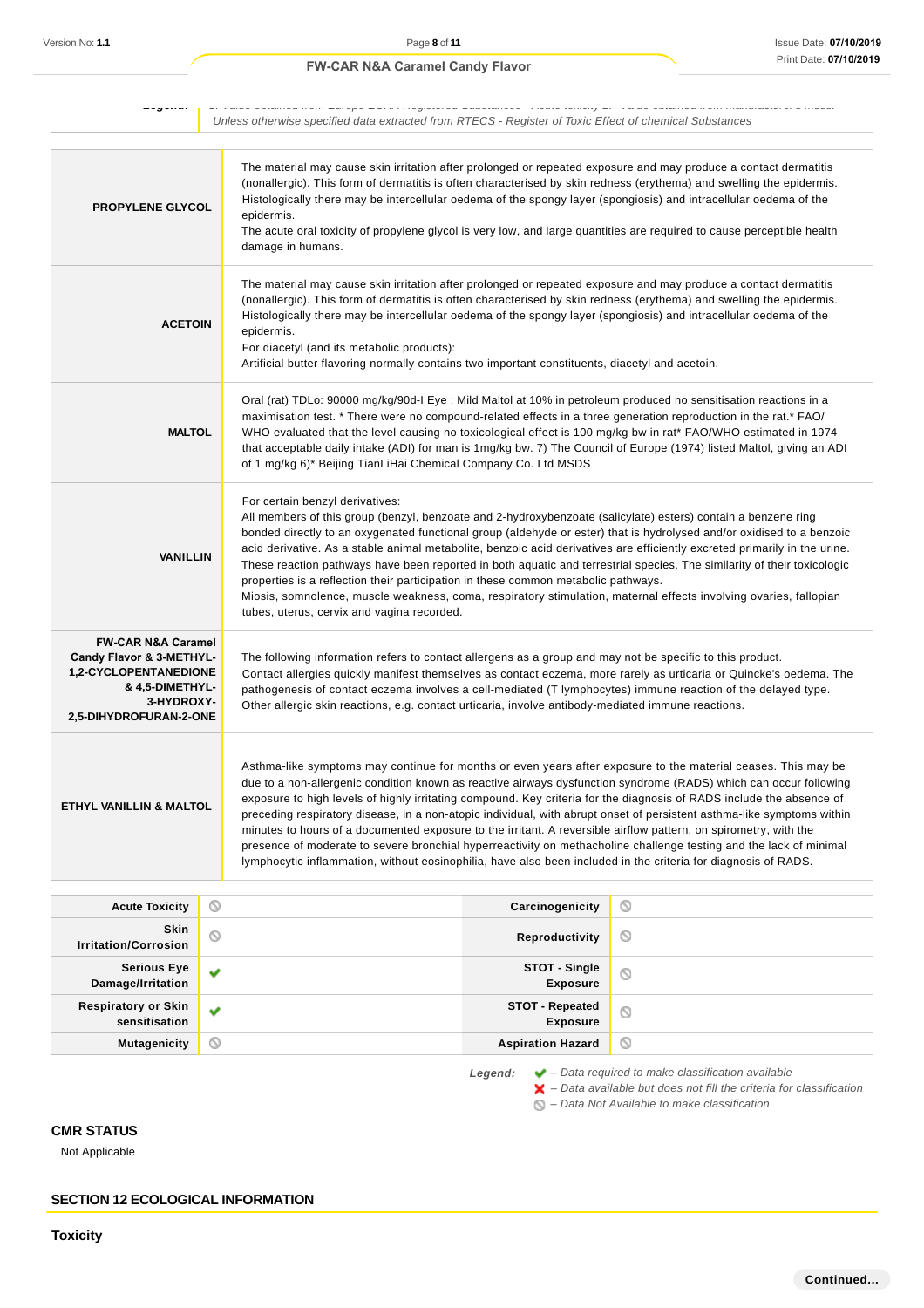# **NOT AVAILABLE**

| Ingredient                                            | Endpoint      | <b>Test Duration</b> | <b>Effect</b> | Value         | <b>Species</b> | <b>BCF</b>    |
|-------------------------------------------------------|---------------|----------------------|---------------|---------------|----------------|---------------|
| propylene glycol                                      | Not Available | Not Available        | Not Available | Not Available | Not Available  | Not Available |
| acetoin                                               | Not Available | Not Available        | Not Available | Not Available | Not Available  | Not Available |
| ethyl vanillin                                        | Not Available | Not Available        | Not Available | Not Available | Not Available  | Not Available |
| maltol                                                | Not Available | Not Available        | Not Available | Not Available | Not Available  | Not Available |
| 3-methyl-<br>1,2-cyclopentanedione                    | Not Available | Not Available        | Not Available | Not Available | Not Available  | Not Available |
| vanillin                                              | Not Available | Not Available        | Not Available | Not Available | Not Available  | Not Available |
| 4,5-dimethyl-<br>3-hydroxy-<br>2.5-dihydrofuran-2-one | Not Available | Not Available        | Not Available | Not Available | Not Available  | Not Available |

Propylene glycol is known to exert high levels of biochemical oxygen demand (BOD) during degradation in surface waters. This process can adversely affect aquatic life by consuming oxygen needed by aquatic organisms for survival. Large quantities of dissolved oxygen (DO) in the water column are consumed when microbial populations decompose propylene glycol.

Sufficient dissolved oxygen levels in surface waters are critical for the survival of fish, macro-invertebrates, and other aquatic organisms.

# **Persistence and degradability**

| Ingredient                                        | Persistence: Water/Soil | <b>Persistence: Air</b> |
|---------------------------------------------------|-------------------------|-------------------------|
| propylene glycol                                  | LOW                     | LOW                     |
| acetoin                                           | LOW                     | LOW                     |
| ethyl vanillin                                    | LOW                     | LOW                     |
| maltol                                            | LOW                     | LOW                     |
| 3-methyl-<br>1,2-cyclopentanedione                | LOW                     | LOW                     |
| vanillin                                          | LOW                     | LOW                     |
| 4,5-dimethyl-3-hydroxy-<br>2,5-dihydrofuran-2-one | LOW                     | LOW                     |

# **Bioaccumulative potential**

| Ingredient                                        | <b>Bioaccumulation</b>    |
|---------------------------------------------------|---------------------------|
| propylene glycol                                  | $LOW (BCF = 1)$           |
| acetoin                                           | LOW (LogKOW = $-0.3644$ ) |
| ethyl vanillin                                    | LOW (LogKOW = $1.58$ )    |
| maltol                                            | LOW (LogKOW = $0.09$ )    |
| 3-methyl-<br>1,2-cyclopentanedione                | LOW (LogKOW = $1.288$ )   |
| vanillin                                          | LOW (LogKOW = $1.21$ )    |
| 4,5-dimethyl-3-hydroxy-<br>2,5-dihydrofuran-2-one | LOW (LogKOW = $-0.4415$ ) |

# **Mobility in soil**

| Ingredient                                        | <b>Mobility</b>     |
|---------------------------------------------------|---------------------|
| propylene glycol                                  | $HIGH (KOC = 1)$    |
| acetoin                                           | $HIGH (KOC = 1)$    |
| ethyl vanillin                                    | $LOW (KOC = 70.92)$ |
| maltol                                            | $HIGH (KOC = 1)$    |
| 3-methyl-<br>1,2-cyclopentanedione                | $HIGH (KOC = 1)$    |
| vanillin                                          | $LOW (KOC = 38.45)$ |
| 4,5-dimethyl-3-hydroxy-<br>2,5-dihydrofuran-2-one | $HIGH (KOC = 1)$    |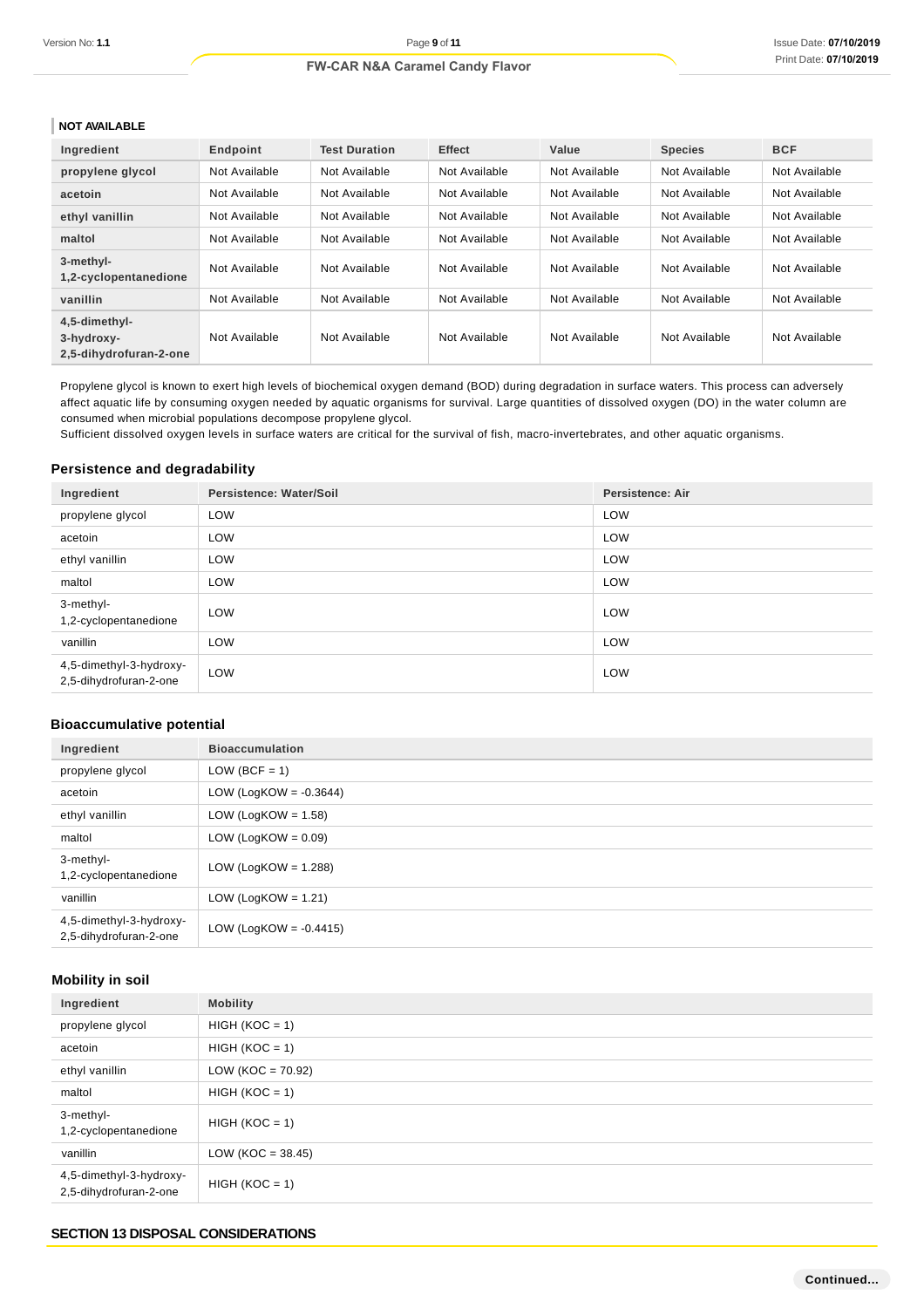| Waste treatment methods                                                            |                                                                                                                                                                                                                                                                                                                                                                                                                                                                                                |                                                                                                                                                                                                                                                                                                                                                                                          |  |  |
|------------------------------------------------------------------------------------|------------------------------------------------------------------------------------------------------------------------------------------------------------------------------------------------------------------------------------------------------------------------------------------------------------------------------------------------------------------------------------------------------------------------------------------------------------------------------------------------|------------------------------------------------------------------------------------------------------------------------------------------------------------------------------------------------------------------------------------------------------------------------------------------------------------------------------------------------------------------------------------------|--|--|
| <b>Product / Packaging</b><br>disposal                                             | ► Containers may still present a chemical hazard/ danger when empty.<br>Return to supplier for reuse/ recycling if possible.<br>Otherwise:<br>If container can not be cleaned sufficiently well to ensure that residuals do not remain or if the container cannot be used to<br>store the same product, then puncture containers, to prevent re-use, and bury at an authorised landfill.<br>▶ Where possible retain label warnings and MSDS and observe all notices pertaining to the product. |                                                                                                                                                                                                                                                                                                                                                                                          |  |  |
| <b>SECTION 14 TRANSPORT INFORMATION</b>                                            |                                                                                                                                                                                                                                                                                                                                                                                                                                                                                                |                                                                                                                                                                                                                                                                                                                                                                                          |  |  |
| <b>Labels Required</b>                                                             |                                                                                                                                                                                                                                                                                                                                                                                                                                                                                                |                                                                                                                                                                                                                                                                                                                                                                                          |  |  |
| <b>Marine Pollutant</b>                                                            | <b>NO</b>                                                                                                                                                                                                                                                                                                                                                                                                                                                                                      |                                                                                                                                                                                                                                                                                                                                                                                          |  |  |
| <b>SECTION 15 REGULATORY INFORMATION</b>                                           |                                                                                                                                                                                                                                                                                                                                                                                                                                                                                                | Sea transport (IMDG-Code / GGVSee): NOT REGULATED FOR TRANSPORT OF DANGEROUS GOODS                                                                                                                                                                                                                                                                                                       |  |  |
|                                                                                    |                                                                                                                                                                                                                                                                                                                                                                                                                                                                                                | Safety, health and environmental regulations / legislation specific for the substance or mixture                                                                                                                                                                                                                                                                                         |  |  |
| propylene glycol(57-55-6) is<br>found on the following<br>regulatory lists         |                                                                                                                                                                                                                                                                                                                                                                                                                                                                                                | "US ATSDR Minimal Risk Levels for Hazardous Substances (MRLs)","US - Washington Toxic air pollutants and their<br>ASIL, SQER and de minimis emission values","US AIHA Workplace Environmental Exposure Levels (WEELs)","US<br>Spacecraft Maximum Allowable Concentrations (SMACs) for Airborne Contaminants", "US Toxic Substances Control<br>Act (TSCA) - Chemical Substance Inventory" |  |  |
| acetoin(513-86-0) is found on<br>the following regulatory lists                    |                                                                                                                                                                                                                                                                                                                                                                                                                                                                                                | "US Toxic Substances Control Act (TSCA) - Chemical Substance Inventory"                                                                                                                                                                                                                                                                                                                  |  |  |
| ethyl vanillin(121-32-4) is found<br>on the following regulatory                   | lists                                                                                                                                                                                                                                                                                                                                                                                                                                                                                          | "US Toxic Substances Control Act (TSCA) - Chemical Substance Inventory"                                                                                                                                                                                                                                                                                                                  |  |  |
| maltol(118-71-8) is found on the<br>following regulatory lists                     |                                                                                                                                                                                                                                                                                                                                                                                                                                                                                                | "US Toxic Substances Control Act (TSCA) - Chemical Substance Inventory"                                                                                                                                                                                                                                                                                                                  |  |  |
| 1,2-cyclopentanedione(765-70-8)<br>is found on the following<br>regulatory lists   | 3-methyl-                                                                                                                                                                                                                                                                                                                                                                                                                                                                                      | "US Toxic Substances Control Act (TSCA) - Chemical Substance Inventory"                                                                                                                                                                                                                                                                                                                  |  |  |
| vanillin(121-33-5) is found on<br>the following regulatory lists                   |                                                                                                                                                                                                                                                                                                                                                                                                                                                                                                | - US AIHA Workplace Environmental Exposure Levels (WEELs)","US Toxic Substances Control Act (TSCA)"<br>Chemical Substance Inventory"                                                                                                                                                                                                                                                     |  |  |
| 4,5-dimethyl-3-hydroxy-<br>2,5-dihydrofuran-<br>$2$ anal $20664$ $250$ is found on |                                                                                                                                                                                                                                                                                                                                                                                                                                                                                                | "US Toxic Substances Control Act (TSCA) - Chemical Substance Inventory"                                                                                                                                                                                                                                                                                                                  |  |  |

| <b>National Inventory</b>        | <b>Status</b>                                                                                                                                                                                |
|----------------------------------|----------------------------------------------------------------------------------------------------------------------------------------------------------------------------------------------|
| Australia - AICS                 | $\checkmark$                                                                                                                                                                                 |
| Canada - DSL                     | N (4,5-dimethyl-3-hydroxy-2,5-dihydrofuran-2-one)                                                                                                                                            |
| China - IECSC                    |                                                                                                                                                                                              |
| Europe - EINEC /<br>ELINCS / NLP |                                                                                                                                                                                              |
| Japan - ENCS                     | $\checkmark$                                                                                                                                                                                 |
| Korea - KECI                     | N (4,5-dimethyl-3-hydroxy-2,5-dihydrofuran-2-one)                                                                                                                                            |
| New Zealand - NZIoC              | $\checkmark$                                                                                                                                                                                 |
| Philippines - PICCS              |                                                                                                                                                                                              |
| USA - TSCA                       |                                                                                                                                                                                              |
| Legend:                          | $Y = All$ ingredients are on the inventory $N = Not$ determined or one or more ingredients are not on the inventory and are not<br>exempt from listing(see specific ingredients in brackets) |

### **SECTION 16 OTHER INFORMATION**

**2-one(28664-35-9) is found on the following regulatory lists**